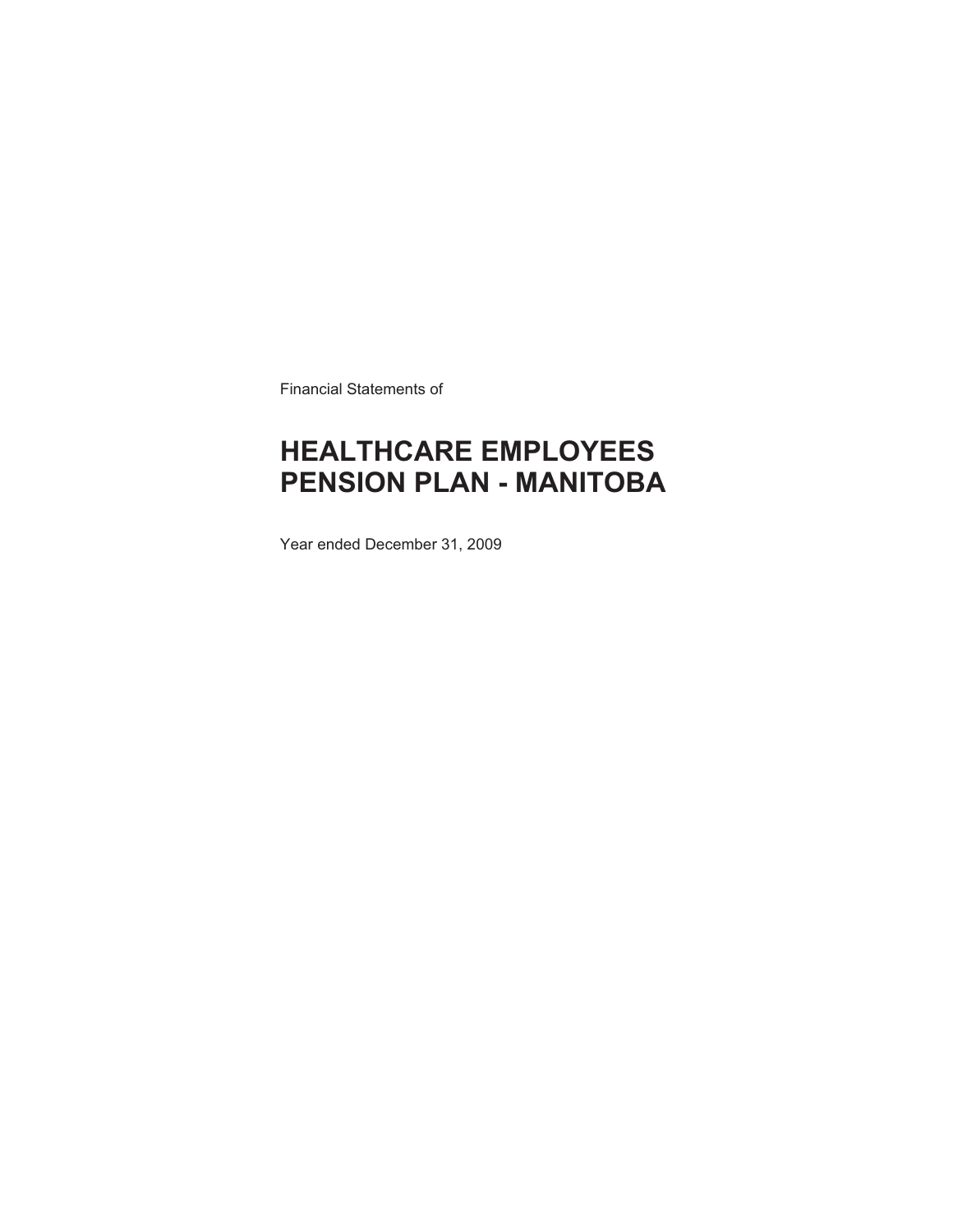

KPMG LLP<br>
Chartered Accountants<br>
Chartered Accountants<br>
Tax (204) 957-0808 **Chartered Accountants** Fax (204) 957-0808<br>Suite 2000 – One Lombard Place **Face Communist Contract Contract Contract** Www.kpmg.ca Suite 2000 – One Lombard Place Winnipeg MB R3B 0X3 Canada

### **AUDITORS' REPORT**

To the Board of Trustees of the Healthcare Employees Pension Plan - Manitoba

We have audited the statement of net assets of the Healthcare Employees Pension Plan - Manitoba as at December 31, 2009 and the statement of changes in net assets for the year then ended. These financial statements are the responsibility of the Plan's management. Our responsibility is to express an opinion on these financial statements based on our audit.

We conducted our audit in accordance with Canadian generally accepted auditing standards. Those standards require that we plan and perform an audit to obtain reasonable assurance whether the financial statements are free of material misstatement. An audit includes examining, on a test basis, evidence supporting the amounts and disclosures in the financial statements. An audit also includes assessing the accounting principles used and significant estimates made by management, as well as evaluating the overall financial statement presentation.

In our opinion, these financial statements present fairly, in all material respects, the net assets of the Plan as at December 31, 2009 and the changes in its net assets for the year then ended in accordance with Canadian generally accepted accounting principles.

 $KPMG$  14P

Chartered Accountants

Winnipeg, Canada May 31, 2010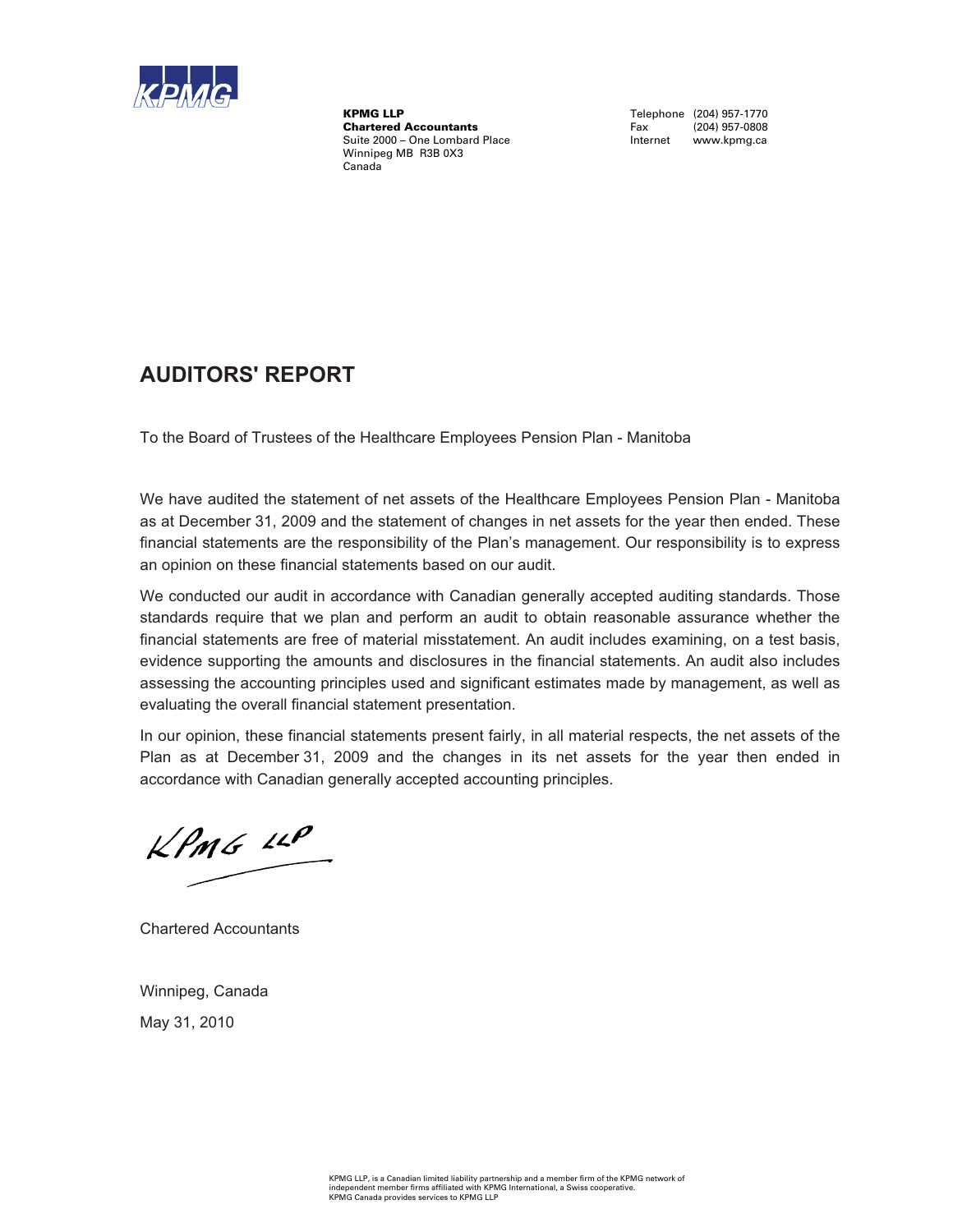**Statement of Net Assets** 

December 31, 2009, with comparative figures for 2008

|                                                                          | 2009                                       | 2008                          |
|--------------------------------------------------------------------------|--------------------------------------------|-------------------------------|
| Assets                                                                   |                                            |                               |
| Cash                                                                     | \$<br>45,565,129                           | \$<br>34,334,633              |
| Contributions and other receivables (note 5)                             | 16,186,228                                 | 13,993,228                    |
| Due from brokers                                                         |                                            | 2,787,345                     |
| Investment income receivable                                             | 5,209,732                                  | 3,552,387                     |
| Investments (note 6)                                                     | 3,522,636,188                              | 3,020,393,556                 |
| Capital assets (note 7)                                                  | 876,630                                    | 904,843                       |
|                                                                          | \$3,590,473,907                            | \$3,075,965,992               |
| Liabilities and Net Assets                                               |                                            |                               |
| Accrued benefit payments<br><b>Accrued liabilities</b><br>Due to brokers | \$<br>12,367,000<br>3,217,256<br>1,871,107 | \$<br>11,225,000<br>2,888,483 |
|                                                                          | 17,455,363                                 | 14, 113, 483                  |
| Net assets represented by:<br>Pension Fund<br>Capital Fund               | 3,572,141,914<br>876,630                   | 3,060,947,666<br>904,843      |
| Commitment (note 14)                                                     | 3,573,018,544                              | 3,061,852,509                 |
|                                                                          | \$3,590,473,907                            | \$3,075,965,992               |

See accompanying notes to financial statements.

Approved by the Trustees:

Foutle Chair Vice-Chair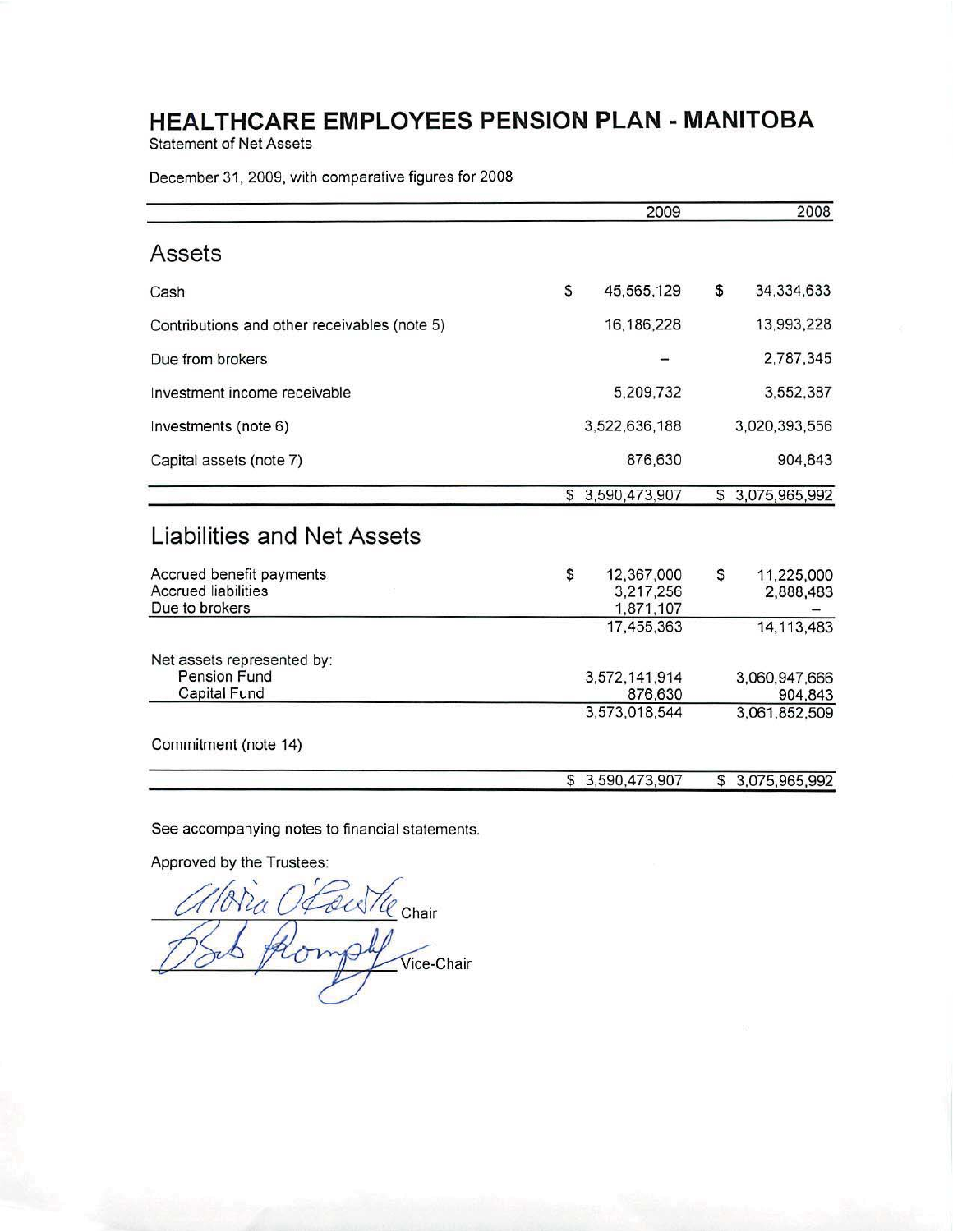Statement of Changes in Net Assets

Year ended December 31, 2009, with comparative figures for 2008

|                                    | Pension             | Capital       | 2009              | 2008              |
|------------------------------------|---------------------|---------------|-------------------|-------------------|
|                                    | Fund                | Fund          | Total             | Total             |
| Increase in net assets:            |                     |               |                   |                   |
| Pension fund contributions:        |                     |               |                   |                   |
| Employer                           | 112,278,567<br>\$   | \$            | \$<br>112,278,567 | \$<br>102,184,338 |
| Employee                           | 112,278,567         |               | 112,278,567       | 102,184,338       |
| Reciprocal transfers and buybacks: |                     |               |                   |                   |
| Employer                           | 2,499,356           |               | 2,499,356         | 1,139,410         |
| Employee                           | 2,521,262           |               | 2,521,262         | 1,143,119         |
| Investment income (note 8)         | 116,054,995         |               | 116,054,995       | 126, 163, 513     |
| Current period change in market    |                     |               |                   |                   |
| value of investments               |                     |               |                   |                   |
|                                    | 332,303,247         |               | 332,303,247       | 332,814,718       |
| Total increase in net assets       | 677,935,994         |               | 677,935,994       |                   |
| Decrease in net assets:            |                     |               |                   |                   |
| Current period change in market    |                     |               |                   |                   |
| value of investments               |                     |               |                   | 700,111,774       |
| Pension payments                   | 123,654,940         |               | 123,654,940       | 113,565,796       |
| <b>Termination refunds</b>         | 27,405,255          |               | 27,405,255        | 23,176,464        |
| Investment management fees         | 8,903,614           |               | 8,903,614         | 9,510,486         |
| Administrative expenses            | 4,878,794           |               | 4,878,794         | 4,460,976         |
| Amortization of capital assets     |                     | 523,097       | 523,097           | 1,719,780         |
| Professional fees                  | 112,513             |               | 112,513           | 93,547            |
| Special project expenses           | 98,190              |               | 98,190            | 146,300           |
| <b>Custodial fees</b>              | 716,840             |               | 716,840           | 645,200           |
| <b>Actuarial fees</b>              | 476,716             |               | 476,716           | 343,027           |
| Total decrease in net assets       | 166,246,862         | 523,097       | 166,769,959       | 853,773,350       |
|                                    |                     |               |                   |                   |
| Increase (decrease) in net assets  |                     |               |                   |                   |
| prior to inter-fund transfers      | 511,689,132         | (523,097)     | 511,166,035       | (520, 958, 632)   |
| Inter-fund transfers (note 7)      | (494, 884)          | 494,884       |                   |                   |
| Increase (decrease) in net assets  | 511,194,248         | (28, 213)     | 511,166,035       | (520, 958, 632)   |
|                                    |                     |               |                   |                   |
| Net assets, beginning of year      | 3,060,947,666       | 904,843       | 3,061,852,509     | 3,582,811,141     |
| Net assets, end of year            | \$<br>3,572,141,914 | \$<br>876,630 | \$3,573,018,544   | \$3,061,852,509   |

See accompanying notes to financial statements.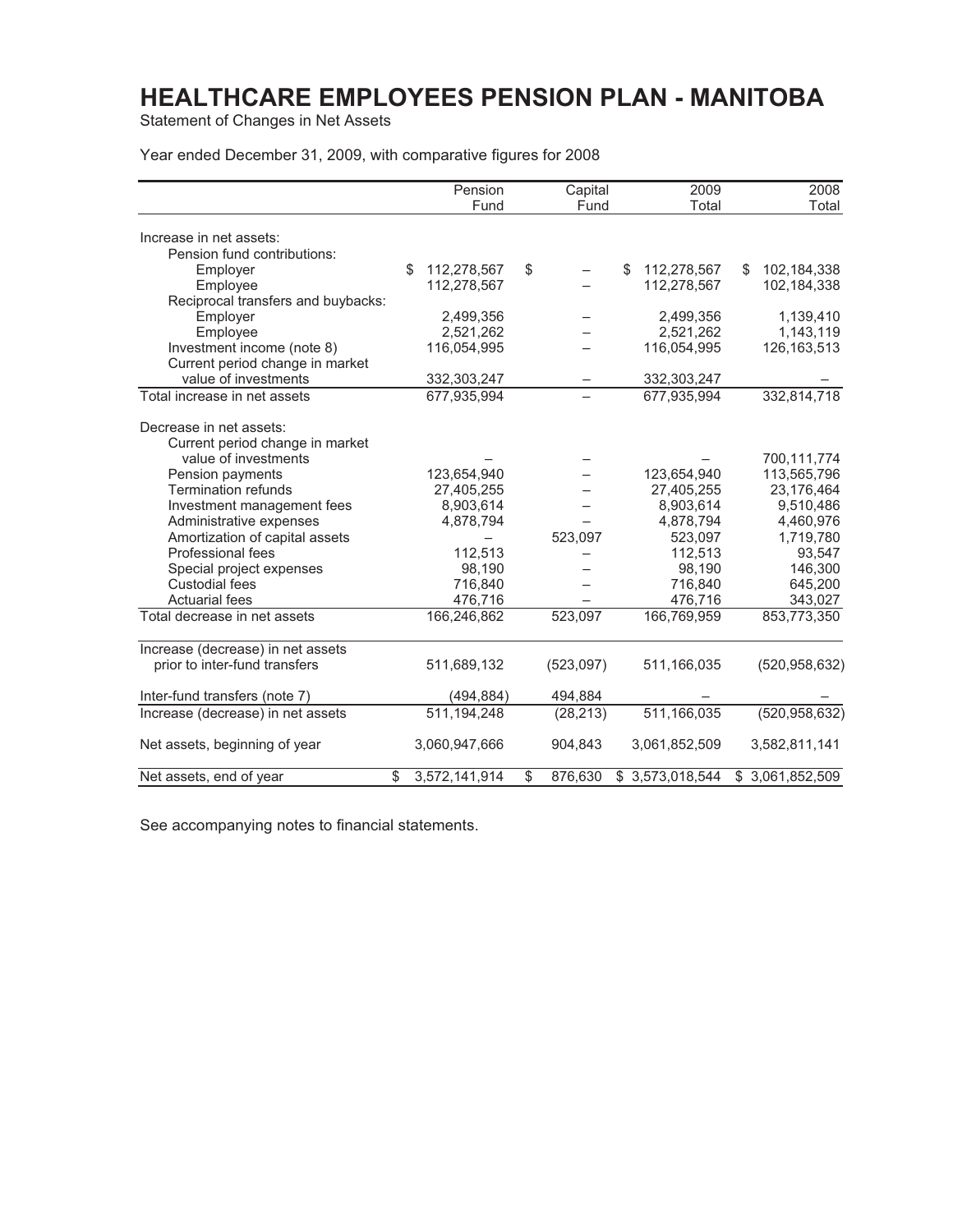Notes to Financial Statements

Year ended December 31, 2009

#### **1. General:**

The Plan is governed by a Board of Trustees appointed by signatory employers and unions. The Plan has received approval from Canada Revenue Agency (CRA) for registration as a Specified Multi-Employer Plan and the Manitoba Pension Commission has registered the Plan as a Multi-unit Pension Plan.

#### **2. Description of the Plan:**

The following description of the Plan is a summary only. For more complete information reference should be made to the Plan Text.

(a) General:

The Plan is a multi-employer defined benefit pension plan for all employees of participating healthcare facilities in the Province of Manitoba.

(b) Funding policy:

Employers and employees contribute equally to fund the benefits under the Plan.

Employers and employees are required to contribute to the Plan a certain percentage of the members' earnings up to the legislated Year's Maximum Pensionable Earnings (YMPE) plus a certain percentage of the members' earnings in excess of the YMPE, as established by the settlors of the Plan.

The settlors of the Plan approved the following contribution rate percentages for 2009 and 2008:

| 2009 | <b>Below YMPE</b><br>Above YMPE | 6.8%<br>8.4% |
|------|---------------------------------|--------------|
| 2008 | <b>Below YMPE</b><br>Above YMPE | 6.8%<br>8.4% |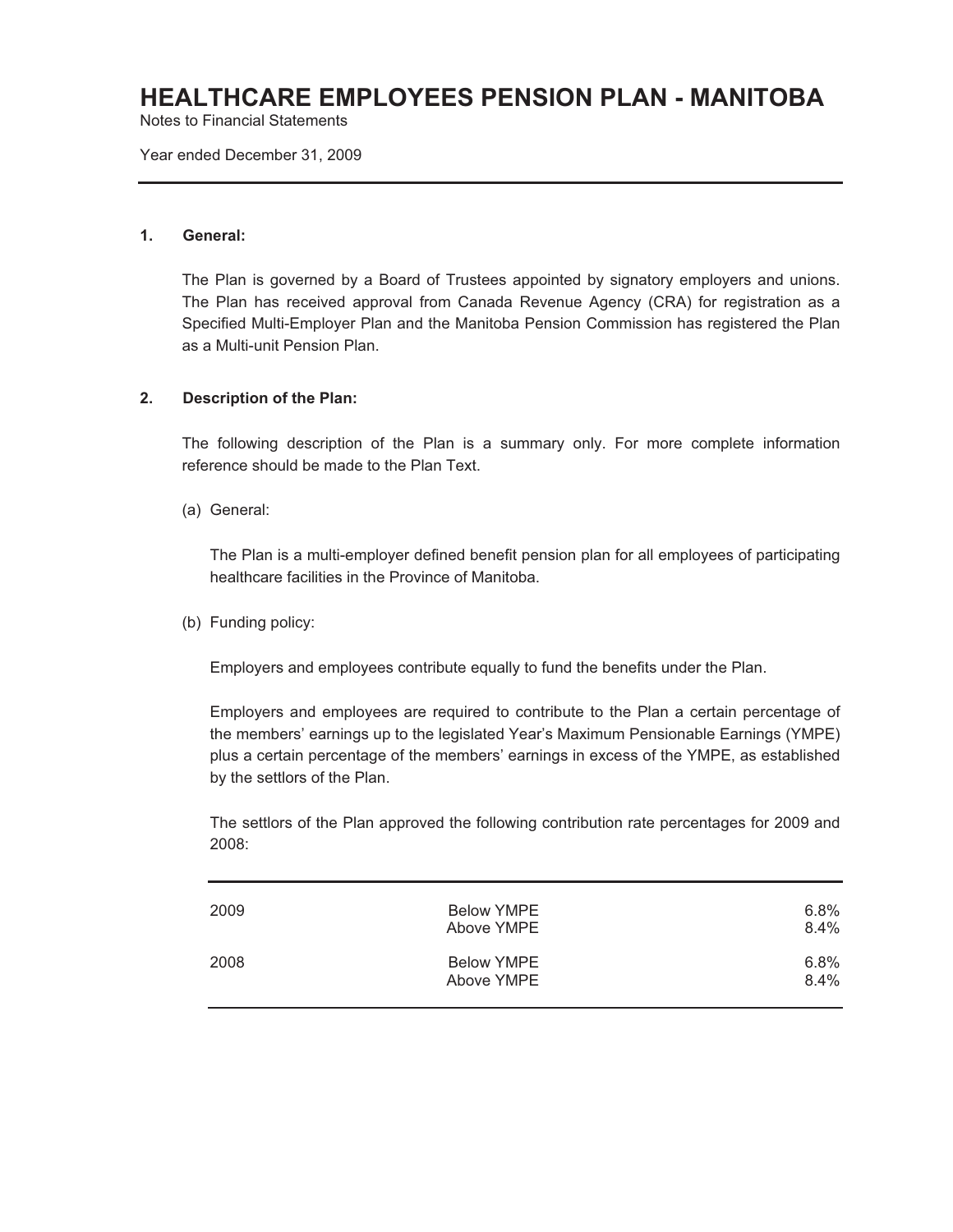Notes to Financial Statements (continued)

Year ended December 31, 2009

#### **2. Description of the plan (continued):**

(c) Normal retirement pension benefits:

Normal retirement pension benefits commence the first month coincident with or immediately following the attainment of age 65. The annual earned pension payable to a member on normal or postponed retirement is based on years of service and contributory earnings.

(d) Early retirement pension benefits:

A member may elect to retire early provided that:

- the member has completed at least two years of service and attained age 55; or
- $\bullet$ the total of the member's age plus years of service total at least 80.

If at the member's early retirement date:

- the member has attained age 60 and two years of service; or
- $\bullet$ the member's age plus years of service total at least 80,

then the member shall receive normal pension benefits.

If at the member's early retirement date the member's age is between 55 and 60 and the member has not achieved the total of 80 based on age and years of service, pension benefits will be reduced in accordance with the Plan Text.

(e) Postponed retirement benefits:

Retirement benefits cannot be postponed beyond the end of the year in which a member turns 71 years of age.

(f) Death benefits:

Prior to retirement, upon the death of a member who has completed two years of service, the beneficiary is eligible to receive a death benefit.

If less than two years of service has been completed, then the beneficiary is eligible to receive the related contributions plus interest.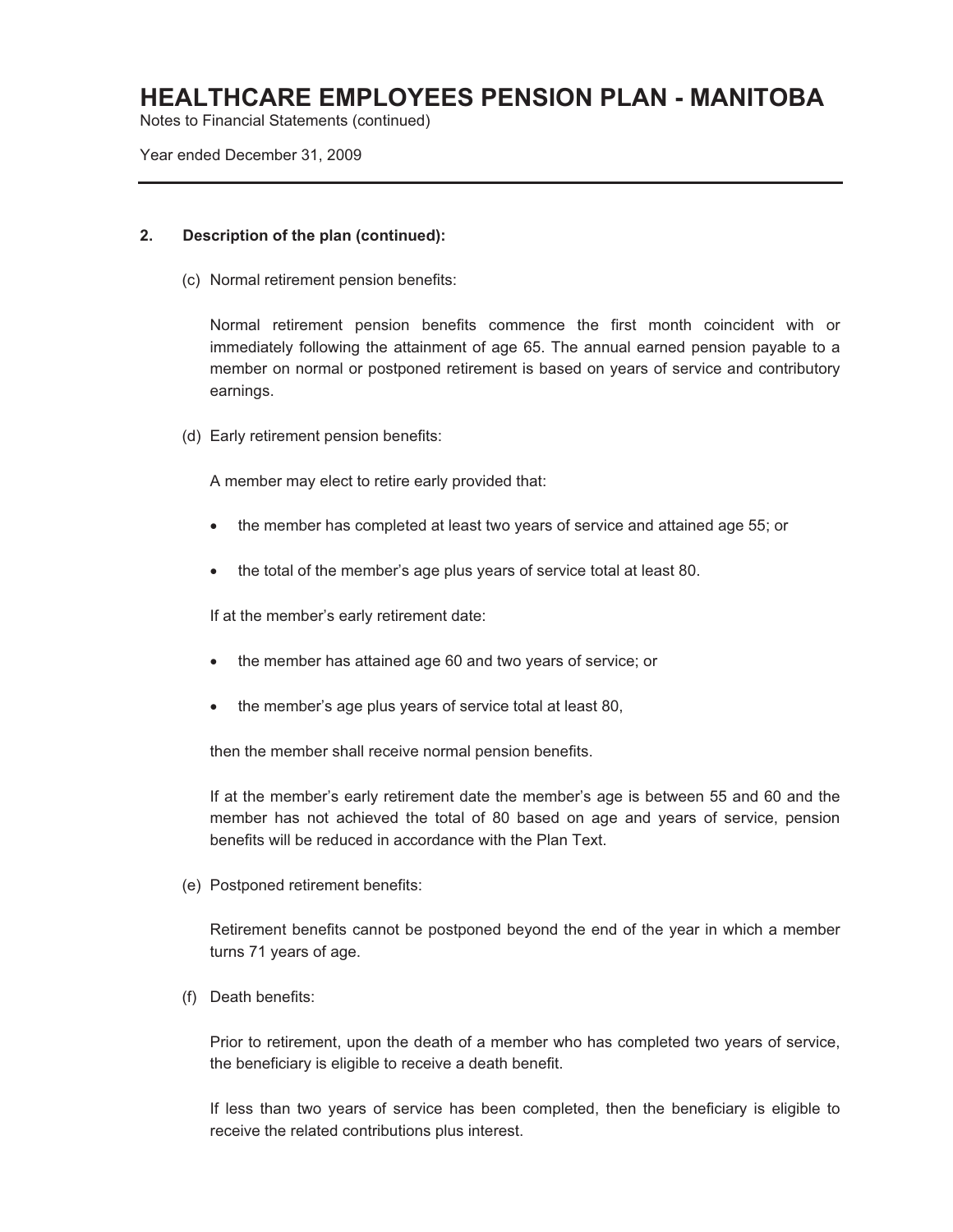Notes to Financial Statements (continued)

Year ended December 31, 2009

#### **2. Description of the plan (continued):**

(g) Benefits on termination:

In the event of termination after two years of service, the terminating member is entitled to a return of their contributions plus the value of their earned pension.

If less than two years service has been completed then the terminating member shall receive their contributions plus credited interest.

(h) Income taxes:

The Plan is a Pension Trust as defined in the *Income Tax Act* and is not subject to income taxes.

#### **3. Significant accounting policies:**

(a) Basis of presentation:

These financial statements are prepared on a going concern basis and present the aggregate financial position of the Plan as a separate financial reporting entity, independent of the participating employers and members. Only the net assets and obligations to members eligible to participate in the Plan have been included in these financial statements. These financial statements do not portray the funding requirements of the Plan or the benefit security of the individual plan members.

(b) Fund accounting:

Assets, liabilities, revenues and expenses related to the Plan's capital assets are recorded in the Capital Fund. All other assets, liabilities, revenues and expenses are reported in the Pension Fund.

(c) Investments:

Investments are stated at market value as follows:

(i) Short-term investments:

Short-term investments are valued at cost plus accrued interest, which approximates market value, with maturities up to one year.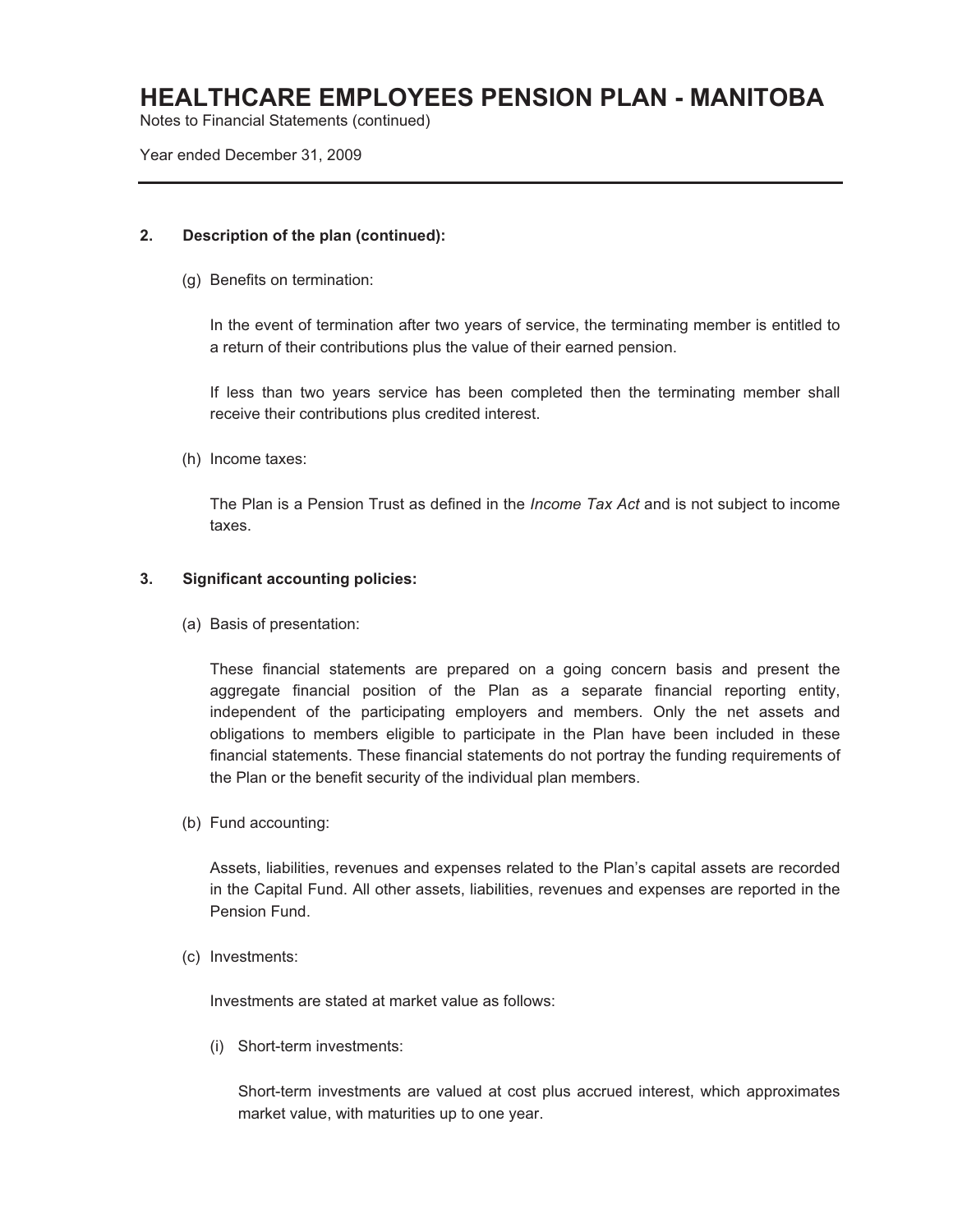Notes to Financial Statements (continued)

Year ended December 31, 2009

#### **3. Significant accounting policies (continued):**

(ii) Bonds:

Bonds are valued using published market quotations or by a yield-to-maturity calculation where published rates are not available.

Bond pooled fund units are recorded at market values established by the respective fund trustee.

(iii) Mortgages:

Mortgage investments held in mortgage pooled funds are recorded at market values established by the respective fund trustee.

(iv) Equities:

All listed equities are traded on major stock exchanges and are valued based on the quoted market price as at year end. If a closing trade price is unavailable, a latest bid price is reflected. If no bid price is available, the most recent trade price is used.

All private equities are valued by the general partner, who in its determination of fair market value considers any legal sale or other liquidity restrictions on the investment. Purchases and sales are recorded on the closing date of the transactions.

(v) Real estate:

Real estate investments held in pooled funds are recorded at market values established by the respective fund asset manager. Real estate properties are recorded at market value as established by an annual appraisal conducted by qualified external real estate appraisers and if applicable, are reduced by any assessed impairment between the appraisal and year-end dates. Real estate acquired within the year is recorded at cost, which approximates its market value.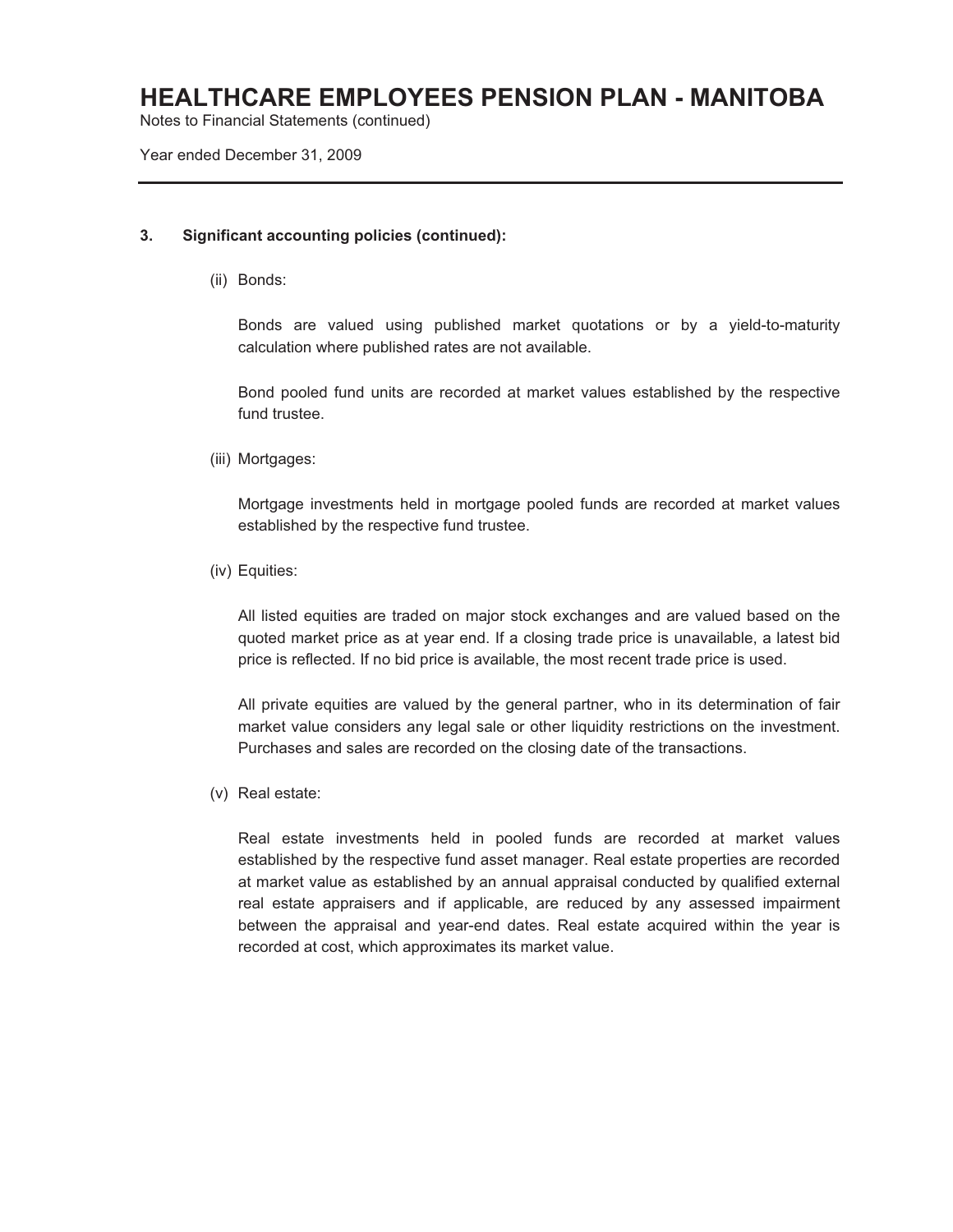Notes to Financial Statements (continued)

Year ended December 31, 2009

#### **3. Significant accounting policies (continued):**

(d) Capital assets:

Capital assets are recorded at cost less accumulated amortization. Repairs and maintenance costs are charged to expense. Betterments which extend the estimated useful life of an asset are capitalized. When a capital asset no longer contributes to the Plan's ability to provide services, its carrying amount is written-down to its residual value. Capital assets, which include computer software, computer hardware, and office equipment, are amortized on a straight-line basis over three years. Amortization expense is reported in the Capital Fund.

Computer projects are amortized on a straight-line basis over three years as the projects are completed.

(e) Foreign currency transactions and balances:

Assets and liabilities denominated in foreign currency are translated into Canadian dollars at the exchange rate prevailing at the financial statement date. Revenues and expenses denominated in foreign currencies are translated at the exchange rate prevailing at the transaction date.

(f) Income recognition:

Contributions from the members are recorded on an accrual basis. Cash received from members for credited service and cash transfers from other pension plans are recorded when received.

Investment income has been accrued as reported by the issuer of the pooled funds and bonds. Dividend income from publicly traded securities is recorded as of the ex-dividend date. Interest income has been accrued as earned.

(g) Benefits:

Benefit payments to members, termination refunds to former members, and transfer payments to other plans are recorded in the period in which they are paid or payable. Any benefit payment accruals not paid are reflected in accrued benefit payments.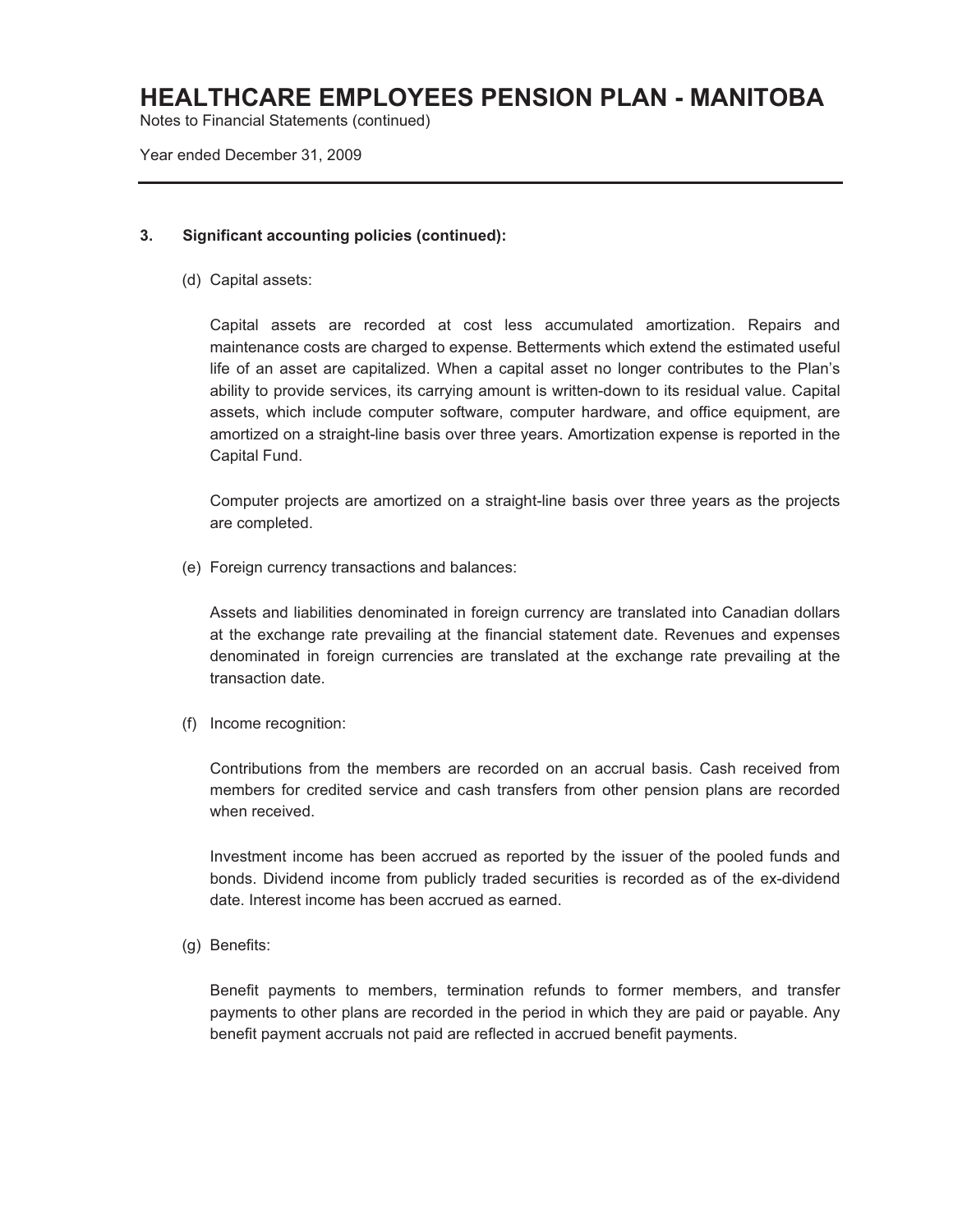Notes to Financial Statements (continued)

Year ended December 31, 2009

#### **3. Significant accounting policies (continued):**

(h) Transaction costs:

Transaction costs are incremental costs directly attributable to the acquisition, issue or disposal of a financial asset or financial liability. Transaction costs incurred are expensed and included in current period change in market value of investments.

(i) Unrealized gains (losses):

The net unrealized gains (losses) for the year are reflected in the statement of changes in net assets.

(j) Use of estimates:

The preparation of financial statements requires management to make estimates and assumptions that affect the reported amounts of net assets, changes in net assets and related disclosures. Actual results could differ from those estimates. The most significant use of estimates is the assumptions used in the actuarial valuation for the obligations for pension benefits (note 13).

#### **4. Change in accounting policies:**

#### *Financial Instruments - Disclosures*

Effective January 1, 2009, the Plan adopted the amendments to Canadian Institute of Chartered Accountants (CICA) Section 3862, *Financial Instruments – Disclosures* which provides for the comprehensive disclosure of financial instruments. Amendments to this standard require all financial instruments measured at fair value to be classified into one of three levels, depending on the inputs used for valuation. The hierarchy of inputs is summarized below:

- quoted prices (unadjusted) in active markets for identical assets or liabilities (Level 1);
- inputs other than quoted prices included in Level 1 that are observable for the asset or liability, either directly (i.e. as prices) or indirectly (i.e. derived from prices) (Level 2); and
- inputs for the asset or liability that are not based on observable market data (unobservable inputs) (Level 3).

Changes in valuation methods may result in transfers into or out of an investment's assigned level.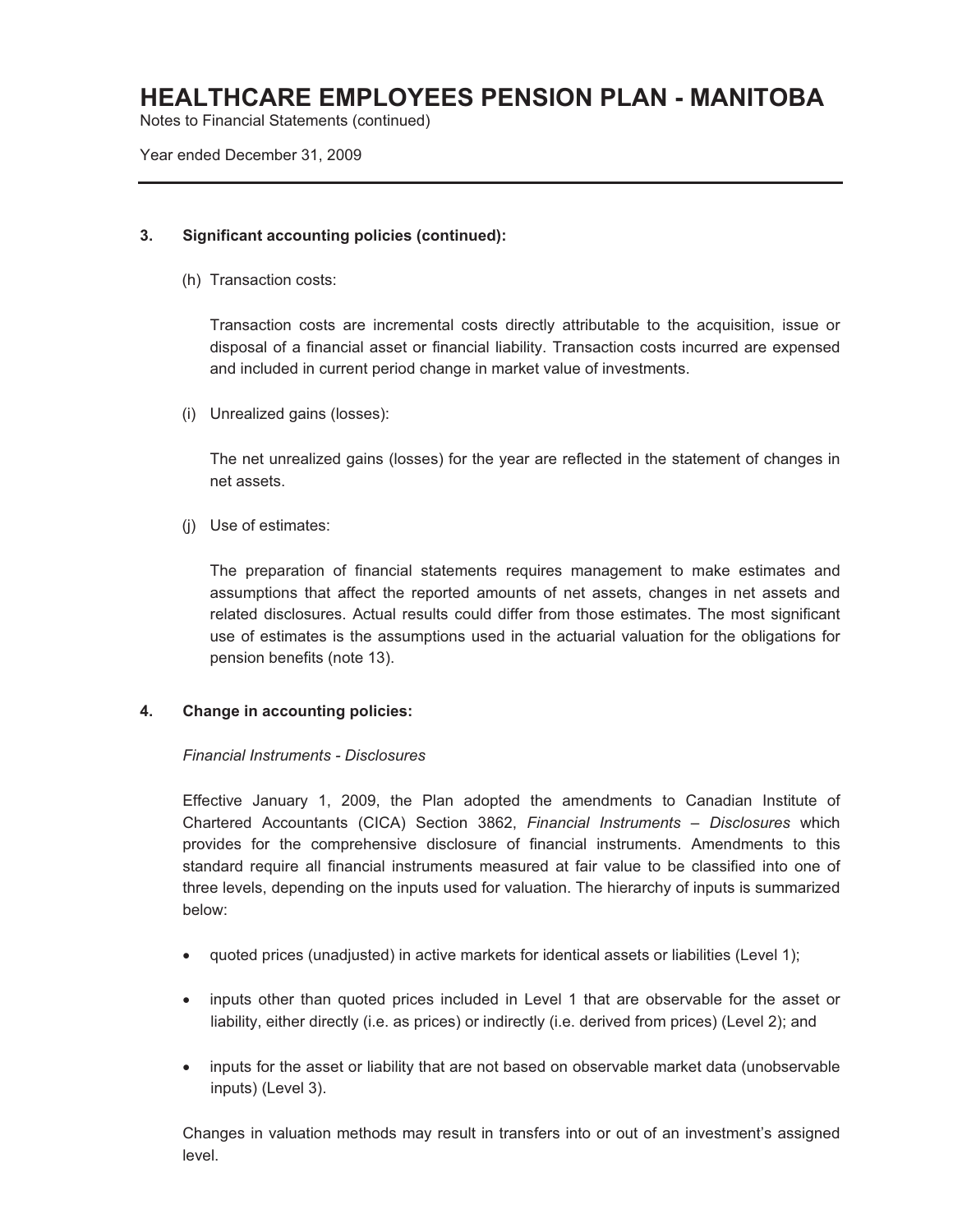Notes to Financial Statements (continued)

Year ended December 31, 2009

#### **4. Change in accounting policies (continued):**

The enhanced disclosures with respect to these amendments are included in note 10 to the financial statements.

#### *Credit risk and the fair value of financial assets and liabilities*

In January 2009, the Emerging Issue Committee (EIC) of the CICA issued EIC-173, *Credit Risk and the Fair Value of Financial Assets and Liabilities*, which clarifies that an entity's own credit risk and the credit risk of the counterparty should be taken into account in determining the fair value of financial assets and liabilities, including derivative instruments. EIC-173 is applied retrospectively without adjustment of prior periods in annual financial statements for periods ending on or after January 20, 2009. The Plan adopted this recommendation in its fair value determination effective January 1, 2009. The adoption of this guideline did not impact the Plan's changes in net assets or net assets.

#### **5. Contributions and other receivables:**

|                                                                                                                             | 2009                      | 2008                         |
|-----------------------------------------------------------------------------------------------------------------------------|---------------------------|------------------------------|
| Contributions receivable - employer<br>Contributions receivable - employee<br>Due from Healthcare Employees Benefits Plan - | \$ 7,634,503<br>7,634,503 | 6,477,048<br>S.<br>6,477,048 |
| Manitoba<br>Other receivables                                                                                               | 196.351<br>720,871        | 201,414<br>837,718           |
|                                                                                                                             | \$16,186,228              | \$13,993,228                 |

#### **6. Investments:**

|                        | 2009            | 2008                 |
|------------------------|-----------------|----------------------|
|                        |                 |                      |
| Canadian equities      | \$1,161,848,477 | 794,231,889<br>-S    |
| <b>Bonds</b>           | 962,331,293     | 849,795,620          |
| Global equities        | 458,902,378     | 295,947,491          |
| U.S. equities          | 392,359,514     | 320,568,317          |
| Real estate            | 317,300,598     | 323, 132, 838        |
| Mortgages              | 207,721,681     | 375,259,428          |
| Short-term investments | 22,172,247      | 61,457,973           |
|                        |                 |                      |
|                        | \$3,522,636,188 | 3,020,393,556<br>\$. |
|                        |                 |                      |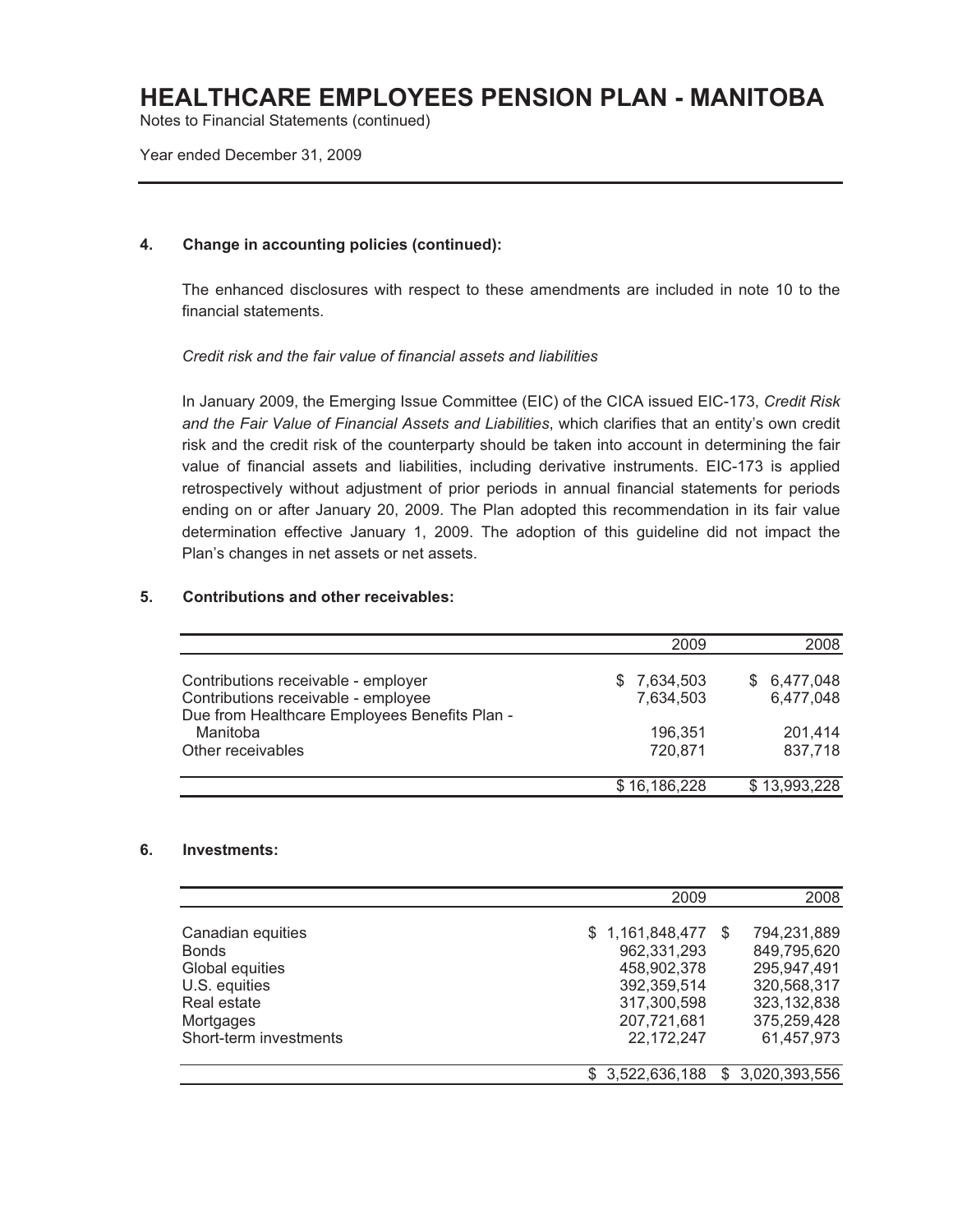Notes to Financial Statements (continued)

Year ended December 31, 2009

#### **7. Capital assets:**

|                                            |                        |   |                             | 2009               |    | 2008              |
|--------------------------------------------|------------------------|---|-----------------------------|--------------------|----|-------------------|
|                                            | Cost                   |   | Accumulated<br>amortization | Net book<br>value  |    | Net book<br>value |
| Computer software<br>Computer hardware and | \$2,119,188            |   | 1,928,937                   | \$<br>190,251      | \$ | 223,411           |
| office equipment<br>Computer projects      | 3,739,046<br>3,494,308 |   | 3,342,875<br>3,204,100      | 396,171<br>290,208 |    | 596,714<br>84,718 |
|                                            | 9,352,542              | S | 8,475,912                   | \$<br>876,630      | S  | 904,843           |

In fiscal 2009, \$494,884 (2008 - \$726,071) was transferred from the Pension Fund to the Capital Fund for the acquisition of capital assets.

#### **8. Investment income:**

|                         |   | 2009               | 2008          |
|-------------------------|---|--------------------|---------------|
|                         |   |                    |               |
| <b>Bonds</b>            | S | 39,501,145<br>S    | 40,393,622    |
| Canadian equities       |   | 27,203,142         | 27,960,637    |
| Real estate             |   | 16,048,677         | 14,011,544    |
| Mortgages               |   | 14,003,320         | 20,500,673    |
| Global equities         |   | 11,568,252         | 14,342,602    |
| U.S. equities           |   | 7,340,615          | 6,983,852     |
| Short-term investments  |   | 389.844            | 1,581,922     |
| Security lending income |   |                    | 388,661       |
|                         |   | 116,054,995<br>\$. | 126, 163, 513 |
|                         |   |                    |               |

#### **9. Risk management:**

- (a) Market risk:
	- (i) Interest rate risk:

Interest rate risk refers to the adverse consequences of interest rate changes on the Plan's cash flows, financial position and income. The Plan's fixed income investments are exposed to the risk that the value of interest-bearing investments will fluctuate due to changes in the level of market interest rates. The Plan has invested approximately 34 percent (2008 - 43 percent) of its investments in fixed income securities as at December 31, 2009. To properly manage the Plan's interest rate risk, appropriate guidelines on the weighting and duration for bonds and other fixed income investments are set and monitored.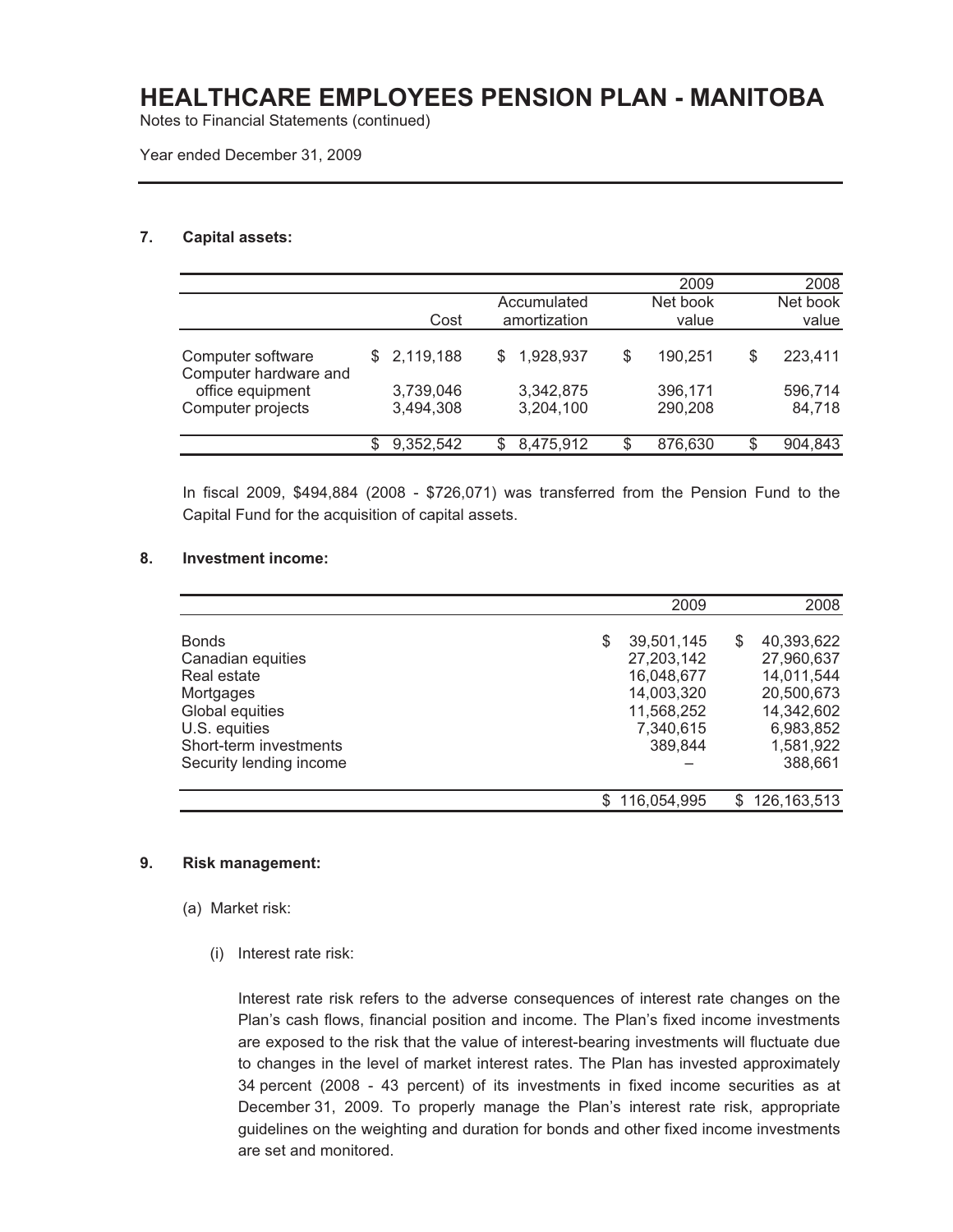Notes to Financial Statements (continued)

Year ended December 31, 2009

#### **9. Risk management (continued):**

The remaining terms to contractual maturity of the Plan's bond portfolio at December 31 are as follows:

|                      | 2009          | 2008            |
|----------------------|---------------|-----------------|
| Less than one year   | \$<br>693,023 | \$<br>1,289,140 |
| One to five years    | 458,694,190   | 391,036,004     |
| After five years     | 502,944,080   | 457,470,476     |
| Total carrying value | 962,331,293   | \$849,795,620   |

The Plan holds the above fixed income securities directly and in-directly through pooled funds. An increase of 100 basis points in interest rates, with all other variables held constant, will impact fixed income investments by an estimated loss of \$58.5 million. The Plan's interest rate sensitivity was determined based on portfolio weighted duration.

(ii) Foreign currency risk:

Foreign currency exposure arises from the Plan holding investments denominated in currencies other than the Canadian dollar. Fluctuations in the relative value of the Canadian dollar against these foreign currencies can result in a positive or a negative effect on the fair value of investments. The Plan and its investment managers have the ability to utilize derivative instruments to mitigate foreign currency risk, subject to the approval of the Plan's Investment Committee. The Plan is exposed to fluctuations in the U.S. dollar, Japanese yen and European currencies, notably the Euro, British pound sterling and Swiss franc.

The Plan's exposure in cash and investments to foreign currencies to Canadian dollars is shown below:

| As at December 31, 2009                                                                                    | Actual currency<br>exposure                                                                           | $\%$                                            |
|------------------------------------------------------------------------------------------------------------|-------------------------------------------------------------------------------------------------------|-------------------------------------------------|
| Canadian<br>US dollar<br>Euro<br>Japanese yen<br>British pound sterling<br>Swiss franc<br>Other currencies | \$2,692,193,310<br>460,198,476<br>181,084,323<br>72,383,359<br>61,301,670<br>43,276,502<br>57,763,677 | 75.5<br>12.9<br>5.1<br>2.0<br>1.7<br>1.2<br>1.6 |
|                                                                                                            | 3,568,201,317<br>S                                                                                    |                                                 |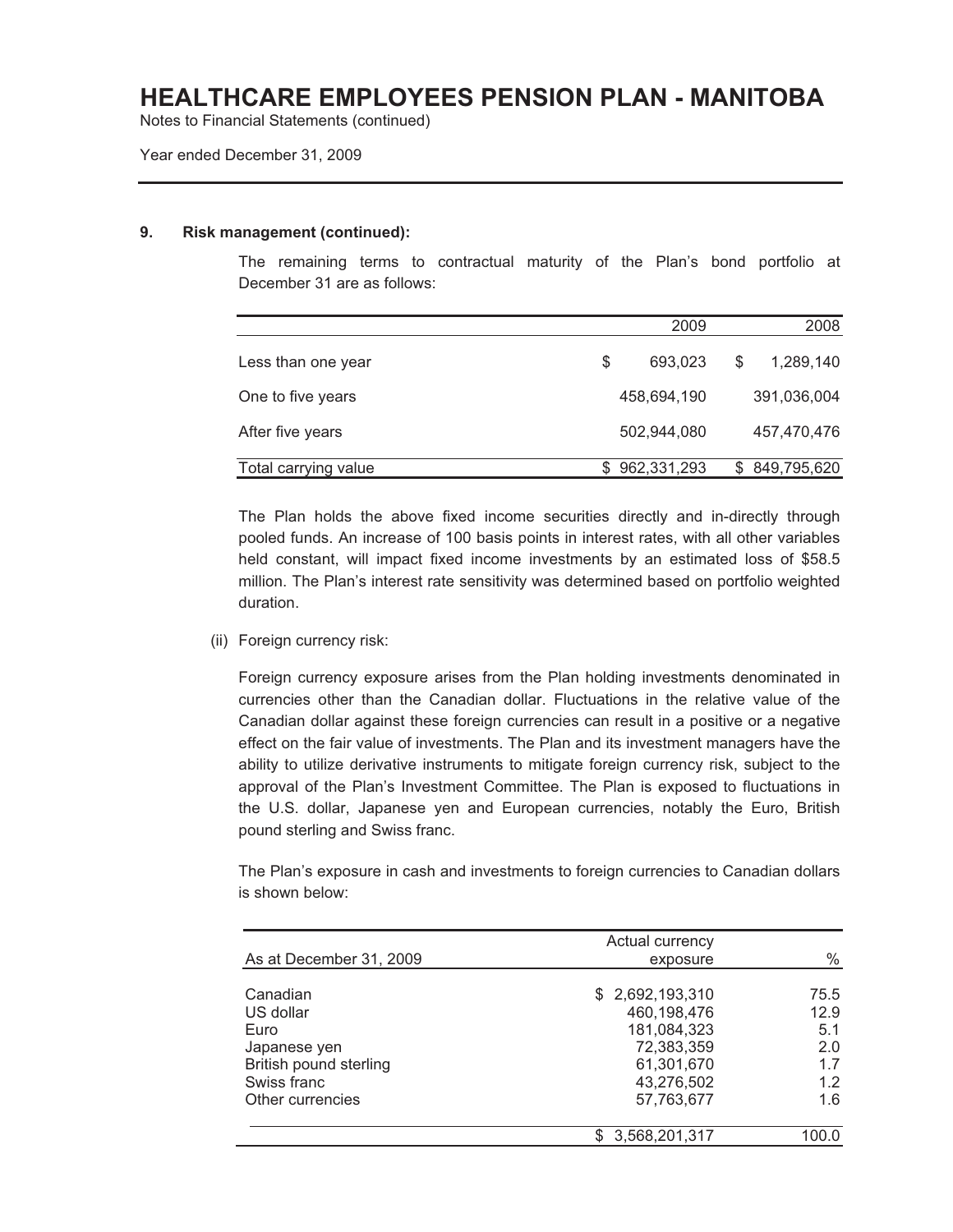Notes to Financial Statements (continued)

Year ended December 31, 2009

#### **9. Risk management (continued):**

(ii) Foreign currency risk (continued):

A 10 percent increase or decrease in exchange rates, with all other variables held constant, would result in a change in unrealized gains (losses) of \$87.6 million.

(iii) Other price risk:

The Plan's investments in equities are sensitive to market fluctuations. To properly manage the Plan's other price risk, appropriate guidelines on asset diversification to address specific security, geographic, sector and investment manager risks are set and monitored. A decline of 10 percent in equity values, with all other variables held constant, will impact the Plan's equity investments by an approximate loss of \$201.3 million.

(b) Credit risk:

The Plan is exposed to credit risk, which is the risk that a counterparty will be unable to pay amounts in full when due or requested. The Plan's greatest concentration of credit risk is in its fixed income securities. The fair value of the fixed income securities includes consideration of the creditworthiness of the debt issuer. All transactions in listed securities are settled or paid for upon delivery using approved brokers. The risk of default is considered minimal, as payment is made on a purchase once the securities have been received from the broker. For sales transactions, the securities are released once the broker has made payment.

| Credit rating                | 2009<br>Market value                                         |                                 | 2008<br>Market value |                                                        |                                    |  |  |
|------------------------------|--------------------------------------------------------------|---------------------------------|----------------------|--------------------------------------------------------|------------------------------------|--|--|
| AAA<br>AA<br>A<br><b>BBB</b> | 547,210,885<br>S.<br>217,782,284<br>195,865,451<br>1,472,673 | 56.9%<br>22.6%<br>20.4%<br>0.1% | S                    | 445,377,885<br>221,966,616<br>173,953,163<br>8,497,956 | 52.4%<br>26.1%<br>20.5%<br>$1.0\%$ |  |  |
|                              | 962,331,293                                                  | 100.0%                          | S                    | 849,795,620                                            | 100.0%                             |  |  |

The breakdown of the Plan's bond portfolio by credit rating from various rating agencies is presented below:

Credit risk associated with contributions and other receivables is minimized due to their nature. The majority of the receivable balances are due from member facilities and are collected from participating members through the payroll process. No provision for doubtful contributions and other receivables has been recorded in either 2009 or 2008. The carrying amounts of fixed income investments and contributions and other receivables represent the maximum credit exposure to the Plan.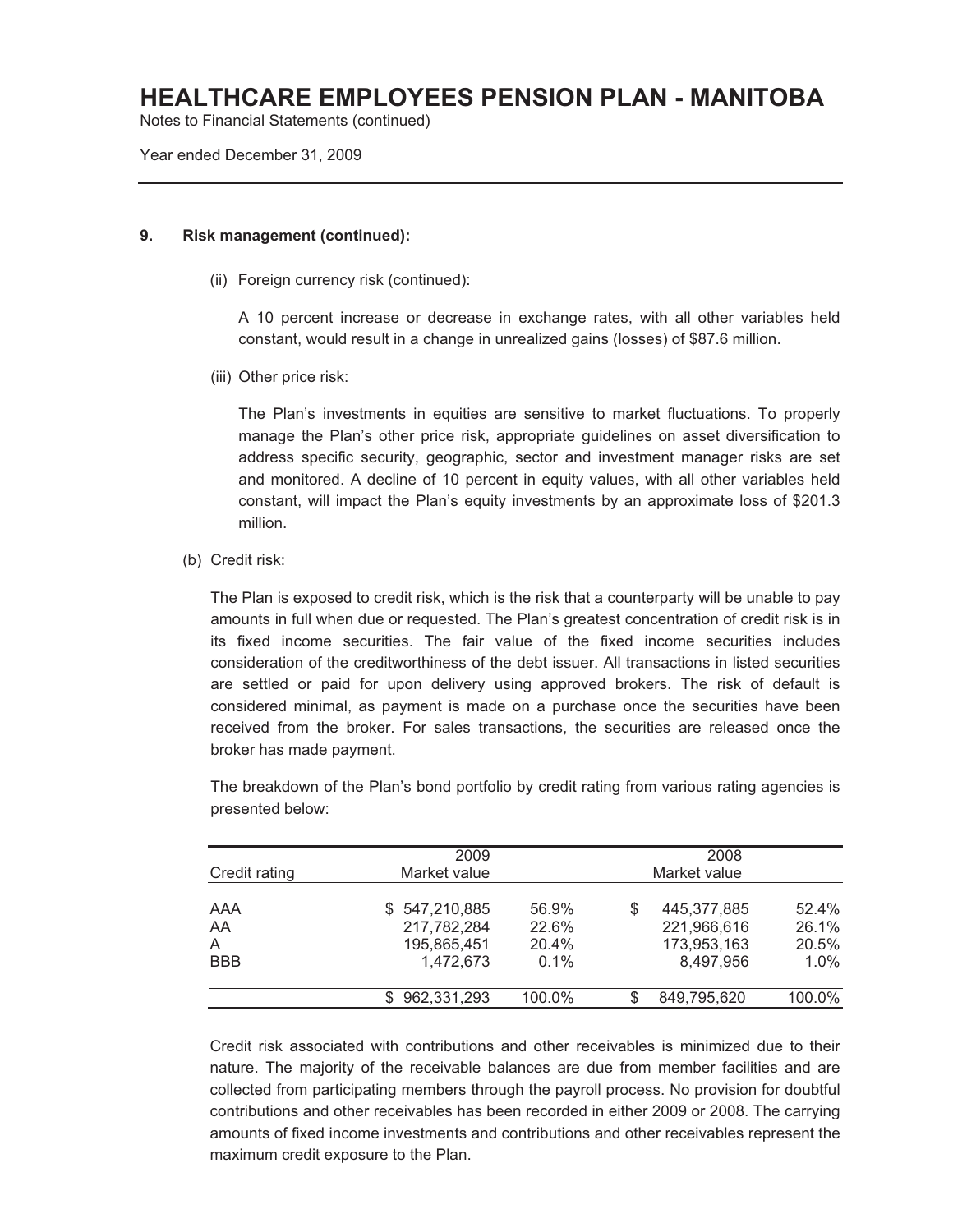Notes to Financial Statements (continued)

Year ended December 31, 2009

#### **9. Risk management (continued):**

(c) Liquidity risk:

Over 85 percent (2008 - 76 percent) of the Plan's investments are in liquid securities traded in public markets. These include all U.S. and global equities and the majority of Canadian equities, which is over 57 percent (2008 - 47 percent) of the Plan assets and is all exchange traded, and bonds. Although market events could lead to some investments becoming illiquid, management believes the diversity of the Plan's portfolio and current contribution levels will ensure that liquidity is available for benefit payments. The Plan's financial statement liabilities have contracted maturities of less than one year.

The Plan's fixed income securities are diversified at December 31 as follows:

|                          |                     | 2009        |   | 2008            |             |
|--------------------------|---------------------|-------------|---|-----------------|-------------|
|                          | Market              | Average     |   | Market          | Average     |
|                          | value               | coupon rate |   | value           | coupon rate |
| Federal                  | \$<br>502,857,452   | 3.95%       | S | 379,178,805     | 5.41%       |
| Provincial/<br>municipal | 223,499,719         | 5.74%       |   | 224,770,942     | 6.34%       |
| Corporate                | 235,974,122         | 5.69%       |   | 245,845,873     | 5.83%       |
| Mortgages                | 207,721,681         |             |   | 375,259,428     |             |
|                          | \$<br>1,170,052,974 |             |   | \$1,225,055,048 |             |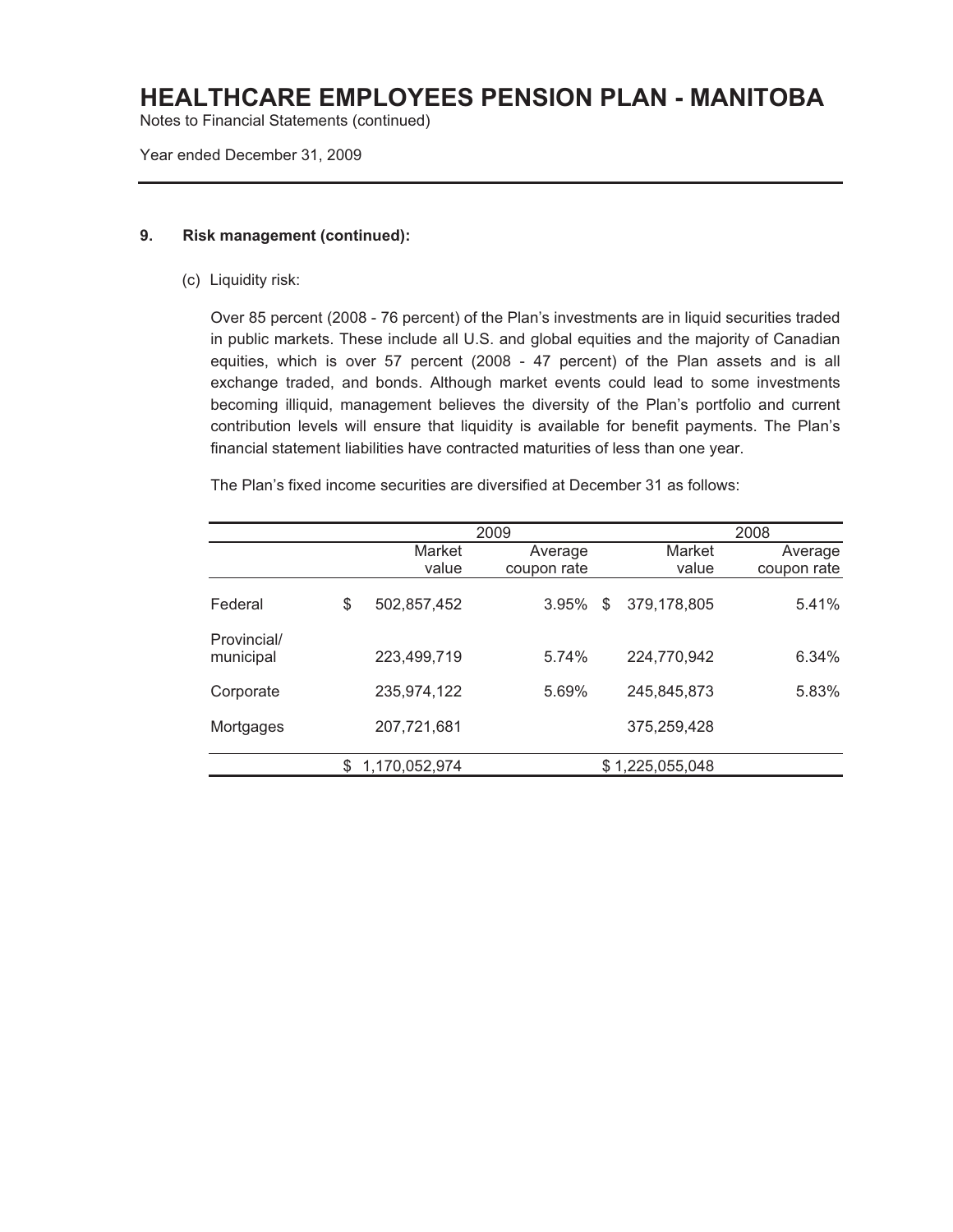Notes to Financial Statements (continued)

Year ended December 31, 2009

#### **10. Fair value disclosure**

The Plan's assets which are recorded at fair value have been categorized into three levels in accordance with the amendments to CICA Section 3862 (note 4). The following is a summary of the inputs used as of December 31, 2009 in valuing the Plan's investments:

|                                                                                                                                     |   | Quoted prices<br>in active markets<br>(Level 1)           | Significant<br>for identical assets other observable<br>inputs (Level 2) | Significant<br>unobservable<br>inputs (Level 3) | Total                                                                                                                     |
|-------------------------------------------------------------------------------------------------------------------------------------|---|-----------------------------------------------------------|--------------------------------------------------------------------------|-------------------------------------------------|---------------------------------------------------------------------------------------------------------------------------|
| Cash<br>Short-term investments<br><b>Bonds</b><br>Mortgages<br>Canadian equities<br>U.S. equities<br>Global equities<br>Real estate | S | 45,565,129<br>1,144,226,558<br>392,359,514<br>458,798,040 | \$<br>22,172,247<br>962,331,293<br>207,721,681<br>9,351,028<br>104,338   | \$<br>8,270,891<br>317,300,598                  | 45,565,129<br>S<br>22,172,247<br>962,331,293<br>207,721,681<br>1,161,848,477<br>392,359,514<br>458,902,378<br>317,300,598 |
|                                                                                                                                     |   | \$2,040,949,241                                           | \$1.201.680.587                                                          | 325,571,489<br>S.                               | \$3,568,201,317                                                                                                           |

At December 31, 2009, there were no transfers between Level 1 and Level 2.

During the year ended December 31, 2009, the reconciliation of investments measured at fair value using unobservable inputs (Level 3) is presented as follows:

|                                                                                                                                                                                           |   | Canadian<br>equities | Real<br>estate                                | Total                                         |
|-------------------------------------------------------------------------------------------------------------------------------------------------------------------------------------------|---|----------------------|-----------------------------------------------|-----------------------------------------------|
| Balance, beginning of year<br><b>Purchases</b><br>Sales<br>Net transfers into and/or out of Level 3<br>Realized gains (losses)<br>Current period change in market<br>value of investments | S | 7,800,547<br>473,263 | \$323,132,838<br>28,792,225<br>(15, 724, 800) | \$330,933,385<br>29,265,488<br>(15, 724, 800) |
|                                                                                                                                                                                           |   |                      |                                               |                                               |
|                                                                                                                                                                                           |   | (2,919)              | (18,899,665)                                  | (18,902,584)                                  |
| Balance, end of year                                                                                                                                                                      |   | 8,270,891            | \$317,300,598                                 | \$325,571,489                                 |

The Plan did not use or consider alternative assumptions for valuation of Level 3 securities as those are valued independently by investment managers or third party providers.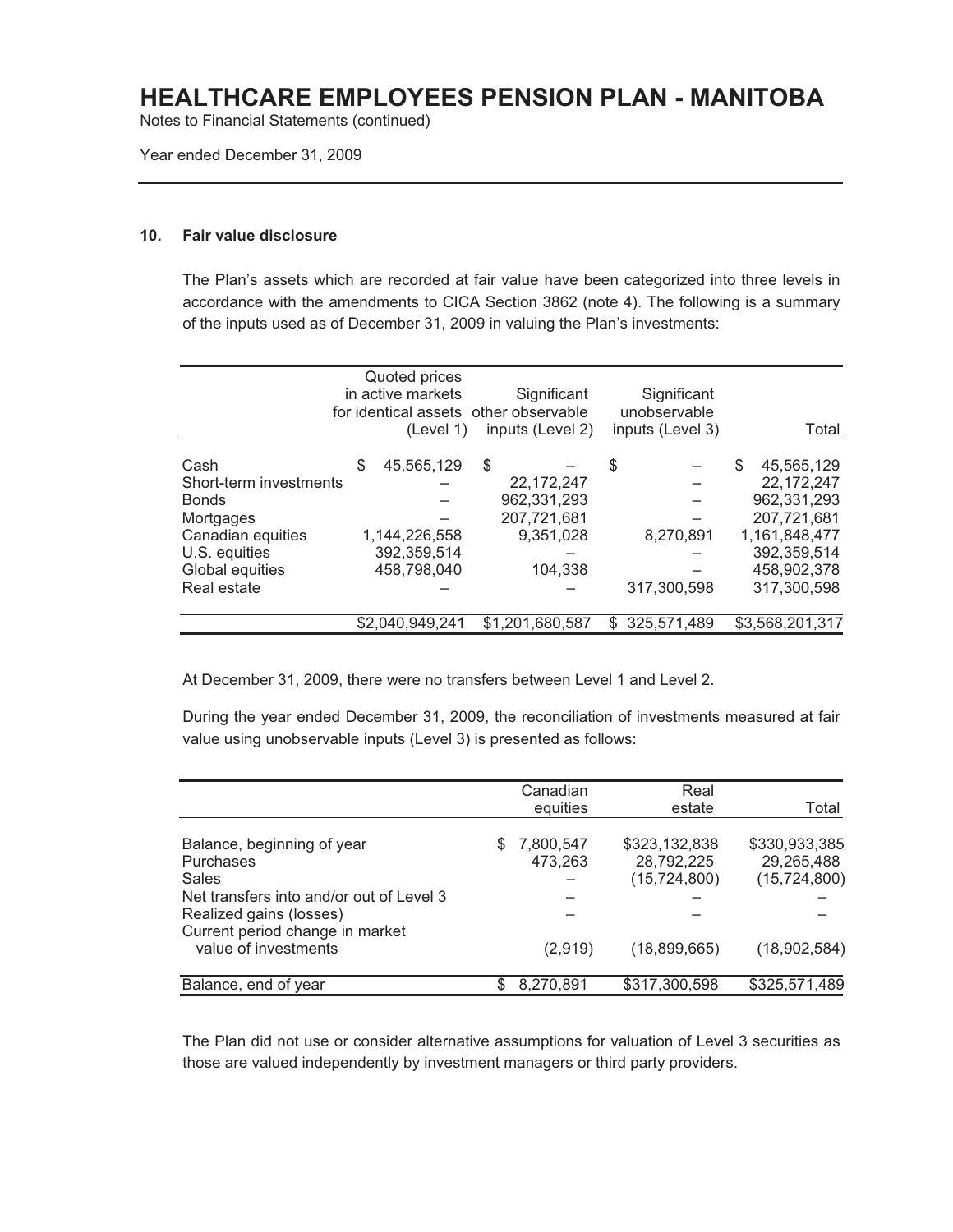Notes to Financial Statements (continued)

Year ended December 31, 2009

#### **11. Role of the actuary and auditor:**

The actuary has been appointed pursuant to the Plan Text and the Trust Agreement. With respect to the preparation of financial statements, the actuary has been engaged to carry out a valuation of the Plan's assets and liabilities, which consists of a provision for future obligations of the Plan to the members. The valuation is made in accordance with accepted actuarial practice, applicable legislation and any direction received from regulatory authorities, and reported thereon to the Board of Trustees. In performing the valuation of the liabilities, which are by their nature inherently variable, assumptions are made as to the investment rate of return, inflation rates and salary escalation in the future, taking into consideration the circumstances of the healthcare employees and the nature of the liabilities. The actuary, in their review of the management information provided by the Plan used in the valuation, also makes use of the work of the external auditors. The Actuary's Report outlines the scope of their work and opinion.

The external auditors have been appointed by the Board of Trustees to conduct an independent and objective audit of the financial statements of the Plan in accordance with generally accepted auditing standards and report thereon to the Board of Trustees. In carrying out their audit, the auditors also make use of the work of the actuary and their report on the Plan's liabilities. The Auditors' Report outlines the scope of their audit and their opinion.

#### **12. Related party:**

The Plan and the Healthcare Employees Benefits Plan - Manitoba (HEBP) have a certain number of common trustees and a cost sharing agreement to allocate certain costs based on factors such as square footage, number of employees and time usage.

#### **13. Obligations for pension benefits:**

As at December 31, 2009, the date of the most recent actuarial Accounting Valuation, the actuarial present value of the accrued pension benefits was \$4,087,645,000 (2008 - \$3,755,410,000) and the actuarial value of the Plan assets was \$3,866,677,000 (2008 - \$3,367,043,000). Since there is no intention of extinguishing the pension obligations in the near term, the obligations are calculated by using the going concern actuarial basis. The projected unit credit actuarial cost method was used by Towers Watson, the actuary, to determine the actuarial liability and the required current service contributions.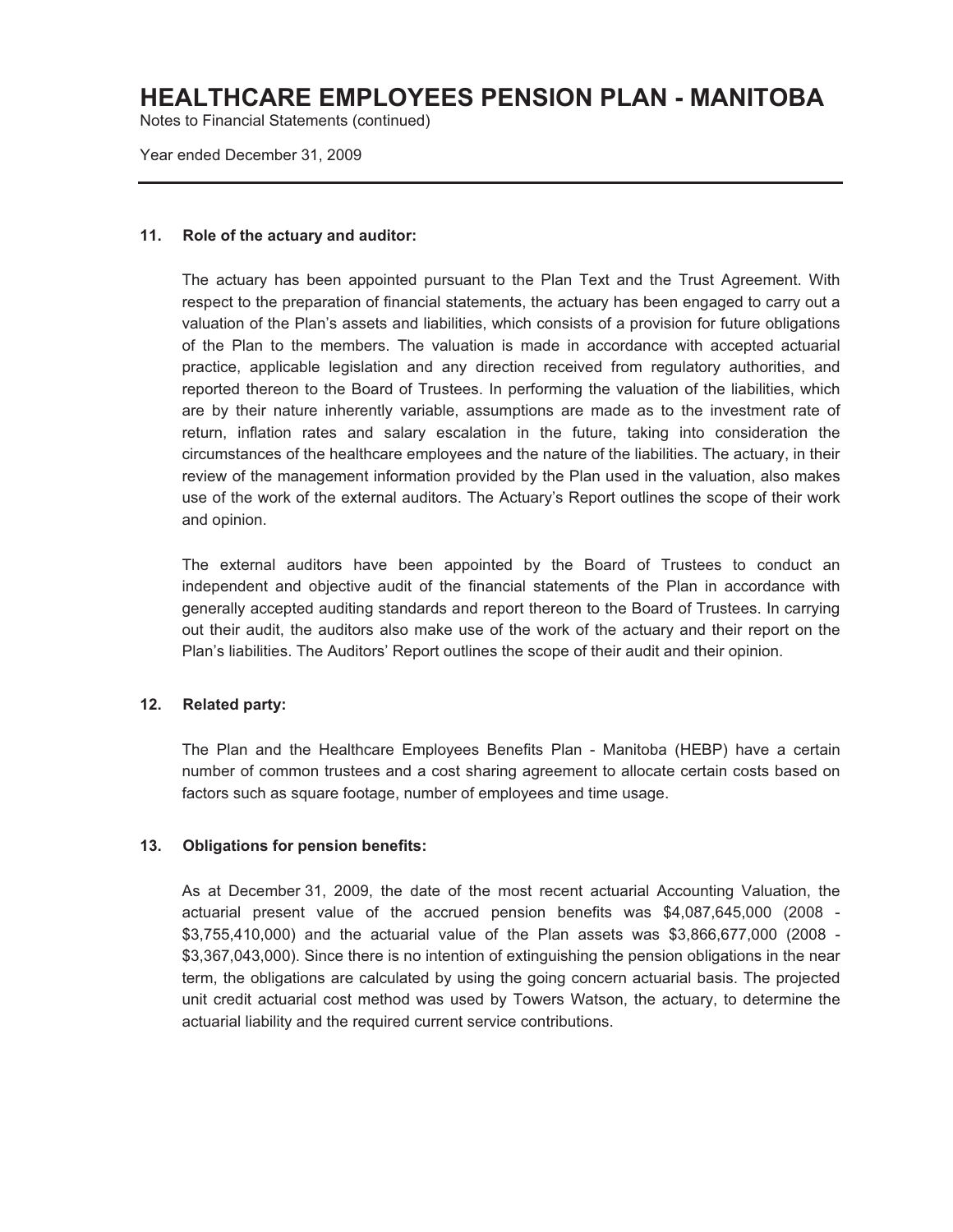Notes to Financial Statements (continued)

Year ended December 31, 2009

#### **13. Obligations for pension benefits (continued):**

Four significant long-term actuarial assumptions used in the valuation were:

- (a) the liability discount rate was assumed to be 6.5 percent (2008 6.5 percent);
- (b) the asset rate of return was assumed to be 6.5 percent (2008 6.5 percent);
- (c) inflation rate was assumed to be 3.0 percent (2008 3.0 percent); and
- (d) the salary escalation rate was assumed to be 4.0 percent (2008 4.5 percent for 2009 and 4.0 percent thereafter) plus merit and promotion.

The assumptions used in determining the actuarial present value of accrued pension benefits are going concern assumptions adopted by the Trustees and were developed by reference to expected long-term market conditions. As underlying conditions change over time, going concern assumptions adopted by the Trustees may also change, which could cause a material change in the actuarial value of accrued pension benefits.

Actuarial value of net assets has been determined using the five year moving average market method. Under this method all experience gains and losses are averaged over a five year period. The change in actuarial adjustment of asset carrying value is reflected as deferred investment (gains) losses in the table below.

The Accounting Valuation is prepared for financial statement purposes in accordance with the recommendations of the Canadian Institute of Chartered Accountants using a discount rate equivalent to the current yield on high-quality long term corporate bond and other assumptions that represent management's best estimate of future events. Changes in this valuation are disclosed in the table below.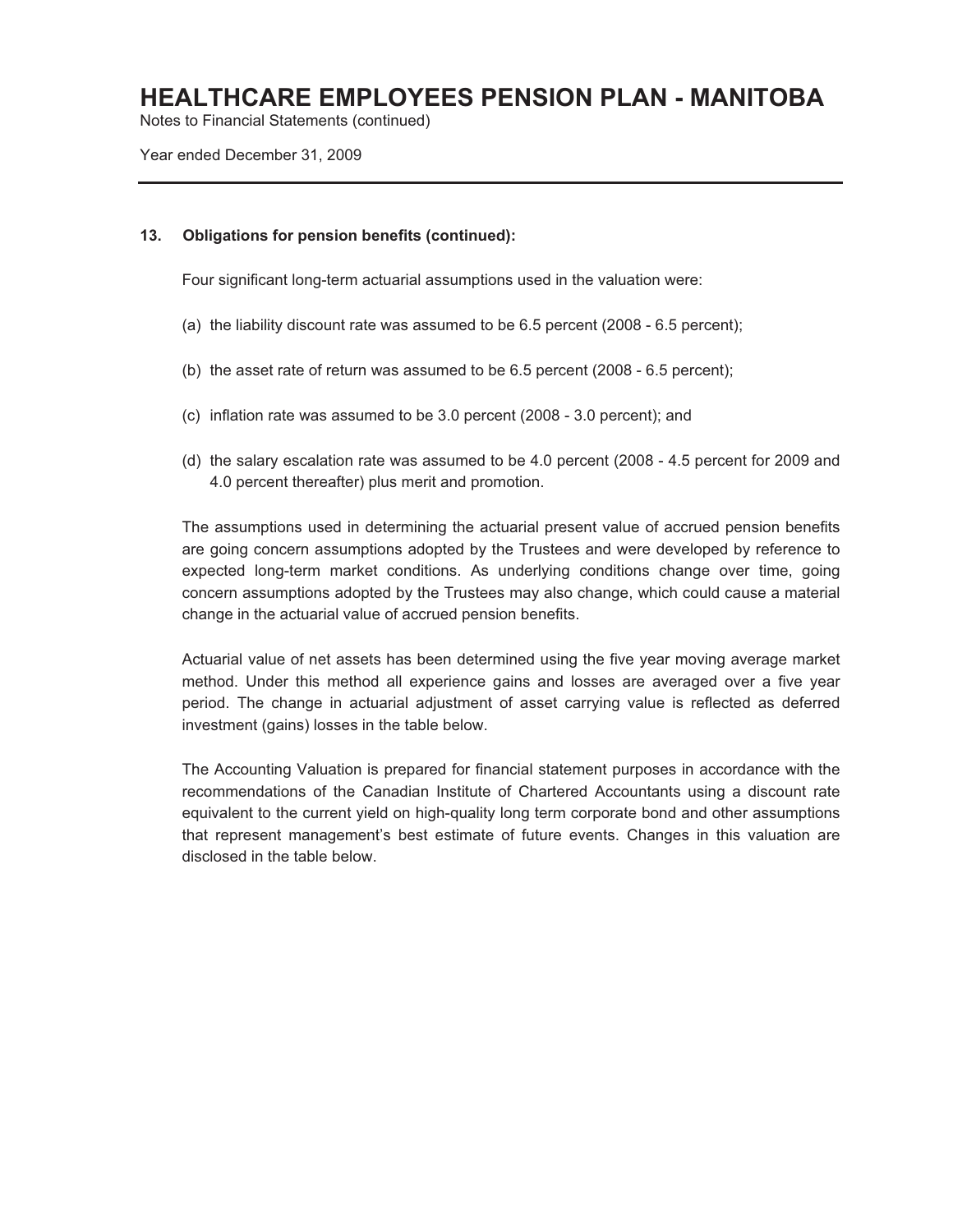Notes to Financial Statements (continued)

Year ended December 31, 2009

#### **13. Obligations for pension benefits (continued):**

The actuarial present value of benefits as at December 31, 2009 and December 31, 2008 and the principal components of changes in actuarial present values during the year on an accounting basis were as follows:

|                                                            |   | December 31,    | December 31,         |
|------------------------------------------------------------|---|-----------------|----------------------|
|                                                            |   | 2009            | 2008                 |
|                                                            |   |                 |                      |
| Market value of net assets                                 |   | \$3,572,142,000 | \$3,060,948,000      |
| Deferred investment losses                                 |   | 294,535,000     | 306,095,000          |
| Actuarial value of net assets                              |   | 3,866,677,000   | 3,367,043,000        |
| Actuarial present value of accrued pension                 |   |                 |                      |
| benefits - beginning of period                             |   | 3,755,410,000   | 3,361,456,000        |
| Benefits accrued                                           |   | 202,953,000     | 191,338,000          |
| Benefits paid                                              |   | (151,060,000)   | (136, 742, 000)      |
| Interest accrued on benefits                               |   | 245,762,000     | 220,241,000          |
| Increase in benefits accrued due to data corrections       |   | 8.819.000       | 11,466,000           |
| Effect of actual experience, change in administrative      |   |                 |                      |
| expenses and change in actuarial basis                     |   | 25,761,000      | 107,651,000          |
| Actuarial present value of accrued pension                 |   |                 |                      |
| benefits, end of period                                    |   | 4,087,645,000   | 3,755,410,000        |
| Deficiency of actuarial value of net assets over actuarial |   |                 |                      |
| present value of accrued pension benefits                  | S | (220,968,000)   | (388, 367, 000)<br>S |

The Accounting Valuation as at December 31, 2009 indicates a deficiency of actuarial value of net assets over actuarial present value of accrued pension benefits of \$220,968,000 as well as a solvency deficiency of \$867,619,000.

The Statutory Valuation is prepared for regulatory purposes using assumptions that may be more conservative that those used for the Accounting Valuation. This valuation is filed with the Office of the Superintendent of Pensions for assessment as to whether the Plan is appropriately funded over time. A Statutory Valuation must be performed at least once every three years in accordance with the requirements of The Pension Benefits Act.

The most recent Statutory Valuation for funding purposes was prepared by Towers Watson (formerly Towers Perrin) as at December 31, 2007. This valuation disclosed a solvency deficiency of \$61,050,000. As is required by legislation, this solvency deficiency will be funded by special payments out of current contributions from participating members, aggregating \$13,647,000 annually, over five years commencing in fiscal 2008. In 2009, the Plan obtained the ability to elect, by providing written notice of the election to each participating employer, to have the Plan exempted from the solvency provision. The Plan has, to date, not elected this exemption.